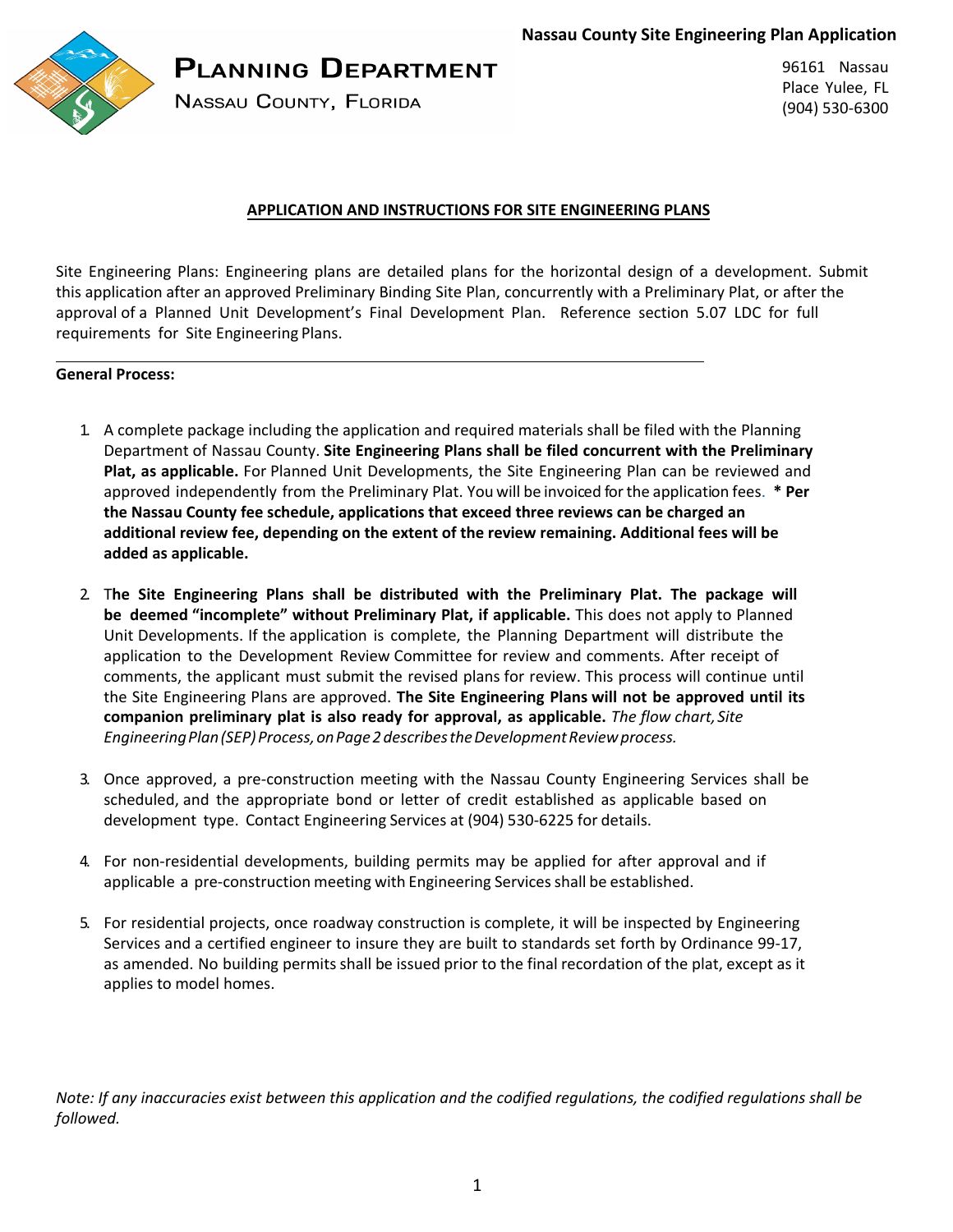# **Site Engineering Plan (SEP) Process**

Site Engineering Plans are the technical review phase of the Development Review Process.

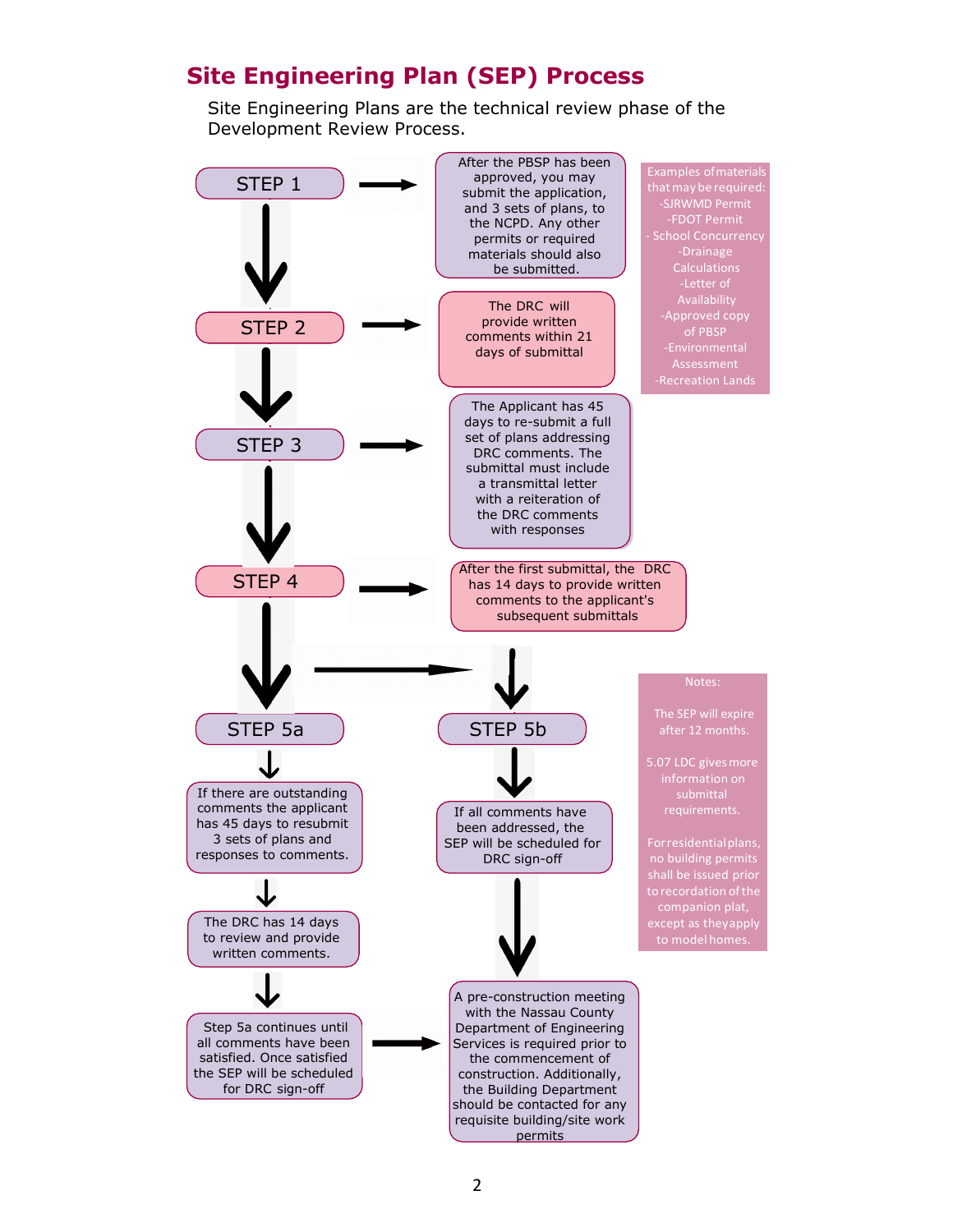| <b>Property Location</b>                                          |                                                                                                                                                                                                                                                                                                                                              |  |  |  |
|-------------------------------------------------------------------|----------------------------------------------------------------------------------------------------------------------------------------------------------------------------------------------------------------------------------------------------------------------------------------------------------------------------------------------|--|--|--|
| <b>Parcel Identification Number -</b>                             |                                                                                                                                                                                                                                                                                                                                              |  |  |  |
|                                                                   |                                                                                                                                                                                                                                                                                                                                              |  |  |  |
|                                                                   |                                                                                                                                                                                                                                                                                                                                              |  |  |  |
|                                                                   |                                                                                                                                                                                                                                                                                                                                              |  |  |  |
|                                                                   |                                                                                                                                                                                                                                                                                                                                              |  |  |  |
|                                                                   | <b>Property Owner</b>                                                                                                                                                                                                                                                                                                                        |  |  |  |
| Name:                                                             | <u> 1989 - Johann Johann Stoff, deutscher Stoffen und der Stoffen und der Stoffen und der Stoffen und der Stoffen</u>                                                                                                                                                                                                                        |  |  |  |
|                                                                   |                                                                                                                                                                                                                                                                                                                                              |  |  |  |
|                                                                   |                                                                                                                                                                                                                                                                                                                                              |  |  |  |
|                                                                   | Telephone #: $\qquad \qquad$ $\qquad \qquad$ $\qquad$ $\qquad$ $\qquad$ $\qquad$ $\qquad$ $\qquad$ $\qquad$ $\qquad$ $\qquad$ $\qquad$ $\qquad$ $\qquad$ $\qquad$ $\qquad$ $\qquad$ $\qquad$ $\qquad$ $\qquad$ $\qquad$ $\qquad$ $\qquad$ $\qquad$ $\qquad$ $\qquad$ $\qquad$ $\qquad$ $\qquad$ $\qquad$ $\qquad$ $\qquad$ $\qquad$ $\qquad$ |  |  |  |
|                                                                   |                                                                                                                                                                                                                                                                                                                                              |  |  |  |
|                                                                   |                                                                                                                                                                                                                                                                                                                                              |  |  |  |
|                                                                   | <b>Agent / Design Professional</b>                                                                                                                                                                                                                                                                                                           |  |  |  |
| Name:                                                             |                                                                                                                                                                                                                                                                                                                                              |  |  |  |
| Address:                                                          | <u> 1989 - Johann Stoff, amerikansk politiker (d. 1989)</u>                                                                                                                                                                                                                                                                                  |  |  |  |
|                                                                   |                                                                                                                                                                                                                                                                                                                                              |  |  |  |
| Telephone #:                                                      | <u> 1989 - John Stoff, amerikansk politiker (* 1989)</u>                                                                                                                                                                                                                                                                                     |  |  |  |
| E-Mail:                                                           |                                                                                                                                                                                                                                                                                                                                              |  |  |  |
| (Owner Authorization Required, Separate Sheet)                    |                                                                                                                                                                                                                                                                                                                                              |  |  |  |
|                                                                   |                                                                                                                                                                                                                                                                                                                                              |  |  |  |
|                                                                   | <b>Brief Description of the Proposed Project</b>                                                                                                                                                                                                                                                                                             |  |  |  |
|                                                                   |                                                                                                                                                                                                                                                                                                                                              |  |  |  |
|                                                                   |                                                                                                                                                                                                                                                                                                                                              |  |  |  |
|                                                                   |                                                                                                                                                                                                                                                                                                                                              |  |  |  |
|                                                                   |                                                                                                                                                                                                                                                                                                                                              |  |  |  |
|                                                                   |                                                                                                                                                                                                                                                                                                                                              |  |  |  |
|                                                                   |                                                                                                                                                                                                                                                                                                                                              |  |  |  |
|                                                                   | Acreage: Parking Spaces: ______ Building Height (Feet) Building Square Footage: _______                                                                                                                                                                                                                                                      |  |  |  |
|                                                                   |                                                                                                                                                                                                                                                                                                                                              |  |  |  |
| Number of Structures: Existing: __________ Proposed: ____________ |                                                                                                                                                                                                                                                                                                                                              |  |  |  |
|                                                                   |                                                                                                                                                                                                                                                                                                                                              |  |  |  |
|                                                                   |                                                                                                                                                                                                                                                                                                                                              |  |  |  |
|                                                                   |                                                                                                                                                                                                                                                                                                                                              |  |  |  |
|                                                                   | Applicant must address review criteria beginning on page 4. Responses attached/depicted.                                                                                                                                                                                                                                                     |  |  |  |
|                                                                   |                                                                                                                                                                                                                                                                                                                                              |  |  |  |
|                                                                   |                                                                                                                                                                                                                                                                                                                                              |  |  |  |
|                                                                   |                                                                                                                                                                                                                                                                                                                                              |  |  |  |
|                                                                   | Address:                                                                                                                                                                                                                                                                                                                                     |  |  |  |
|                                                                   |                                                                                                                                                                                                                                                                                                                                              |  |  |  |
|                                                                   | Telephone: Telephone:                                                                                                                                                                                                                                                                                                                        |  |  |  |
|                                                                   |                                                                                                                                                                                                                                                                                                                                              |  |  |  |

*NOTE: If prepared or signed by an agent, a notarized Agent Authorization Form must be provided.*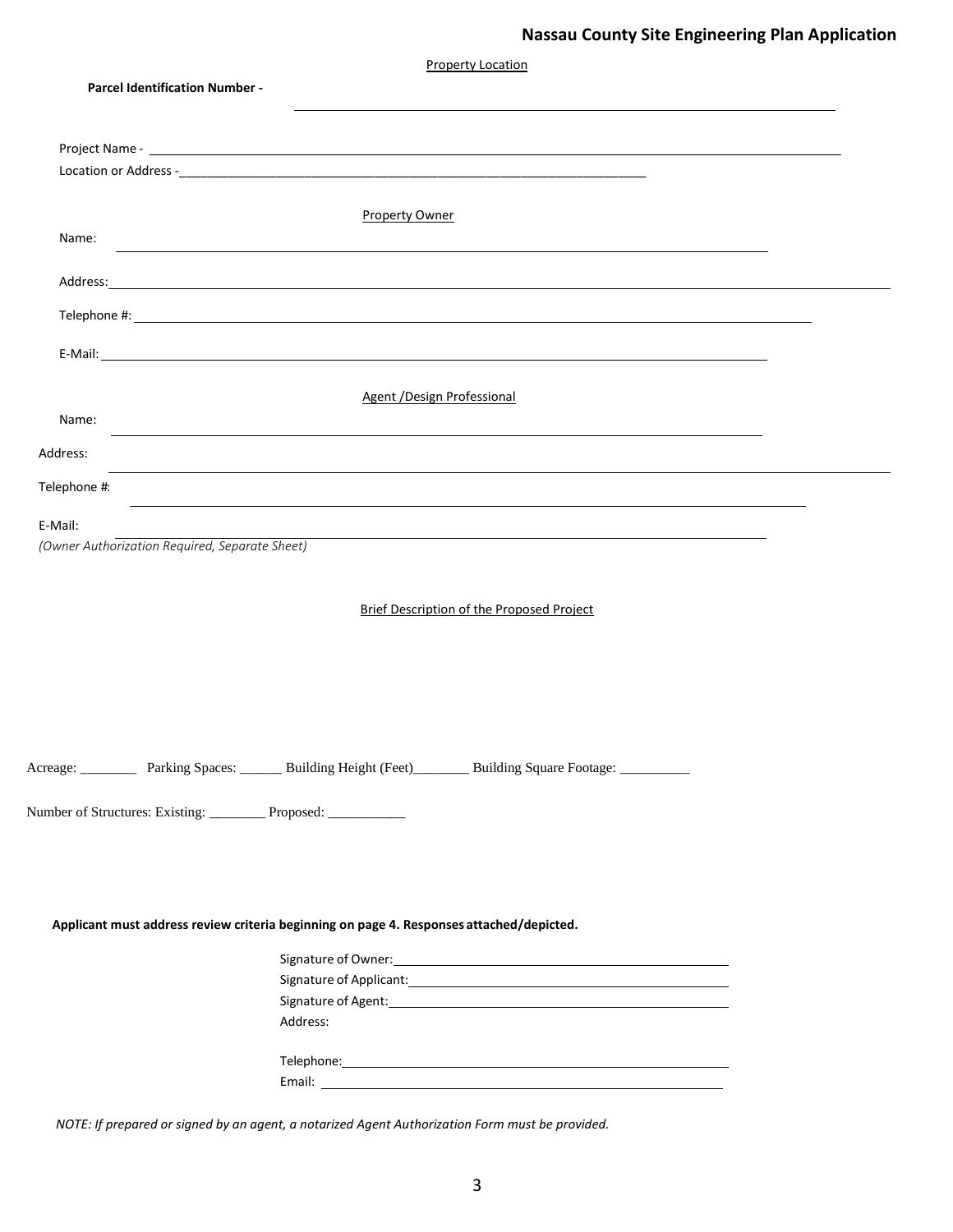### **Development Plan Checklist**

Ordinance 2010-08, Land Development Code, Section 5.07, Submission Requirements, sets forth the procedure for Site Engineering Plan review. 3 (Three) sets in 24" x 36" format of plans signed and sealed by Engineer of Record are **required with the completed application, appropriate fees and required substantiating documents as listed in the Checklist.** 

All items on this application and checklist must be addressed. Any items not addressed will cause the submittal package to be deemed incomplete. The County reserves the right to reject incomplete submittals. A determination of a complete submittal is not a reflection of compliance with applicable standards for review.

**Class II, III & IV** (for descriptions of Class, please see Sec. 5.07(A)2, LDC or inquire of PD staff)

| Included | <b>Not Included</b> |                                                                                                                                                                                                                                                                                                                                                                                                                                                                                                                                                                                                                 |
|----------|---------------------|-----------------------------------------------------------------------------------------------------------------------------------------------------------------------------------------------------------------------------------------------------------------------------------------------------------------------------------------------------------------------------------------------------------------------------------------------------------------------------------------------------------------------------------------------------------------------------------------------------------------|
|          |                     | PBSP approved in accordance with 5.07(C), included all necessary changes or<br>corrections to comply with any conditions of approval. If another agency having<br>jurisdiction over the development specifically requires, as a condition precedent for that<br>agency's approval, modifications to the County-approved PBSP, they shall be so noted,<br>and evidence of the agency's specific direction provided. Such changes shall be<br>considered in accordance with subsection B (5).                                                                                                                     |
|          |                     | Engineer or engineering company identified on each sheet of the site engineering plans<br>together with executed certificate of completeness (signed and sealed statement by the<br>engineer of record that the design complies with the requirements of the Nassau County Code).<br>Improvements shall be designed in accordance with requirements of the utility company and<br>approved by the county engineer or his/her designee.                                                                                                                                                                          |
|          |                     | Paving and grading plans showing plan views, profiles and detail sheets in accordance with<br>Ordinance 99-17, as amended, and Section 29.13 of the Code of Ordinances as amended and the<br>engineering services' technical review checklist. Rural subdivisions are exempt, but only if no<br>new roads are constructed. The roadway must meet the conditions set forth in Section 11.2.4<br>Roadway and Drainage Standards.                                                                                                                                                                                  |
|          |                     | Drainage and geotechnical reports meeting the criteria of Ordinance 99-17 and Section 29.13<br>of the Code of Ordinances as amended and engineering services' technical review checklist.<br>Rural subdivisions are exempt, but only if no new roads are constructed and no additional<br>improvements are required in accordance with Sections 5.2 and 5.3.                                                                                                                                                                                                                                                    |
|          |                     | Sediment and erosion control measures.                                                                                                                                                                                                                                                                                                                                                                                                                                                                                                                                                                          |
|          |                     | Lighting plan conforming to Ordinance 2005-53, as same may be amended from time to time.<br>Lighting plans are optional for Rural Subdivisions.                                                                                                                                                                                                                                                                                                                                                                                                                                                                 |
|          |                     | Water and wastewater plan(s) and profiles as applicable to the franchised utility provider<br>and FDEP.                                                                                                                                                                                                                                                                                                                                                                                                                                                                                                         |
|          |                     | Copies of SJRWMD permit or compliance letter; FDOT permit or notice of intent letter,<br>and any other state and federal permits. An applicant may elect to defer all permits to the<br>preconstruction meeting at the applicant's own risk. Should any permit(s) require any changes<br>to the approved plans, the applicant shall have to get the plans re-approved through the site<br>engineering plan approval process. No construction shall be allowed to commence until all<br>permits have been obtained, and no preconstruction meeting shall occur prior to all necessary<br>permits being obtained. |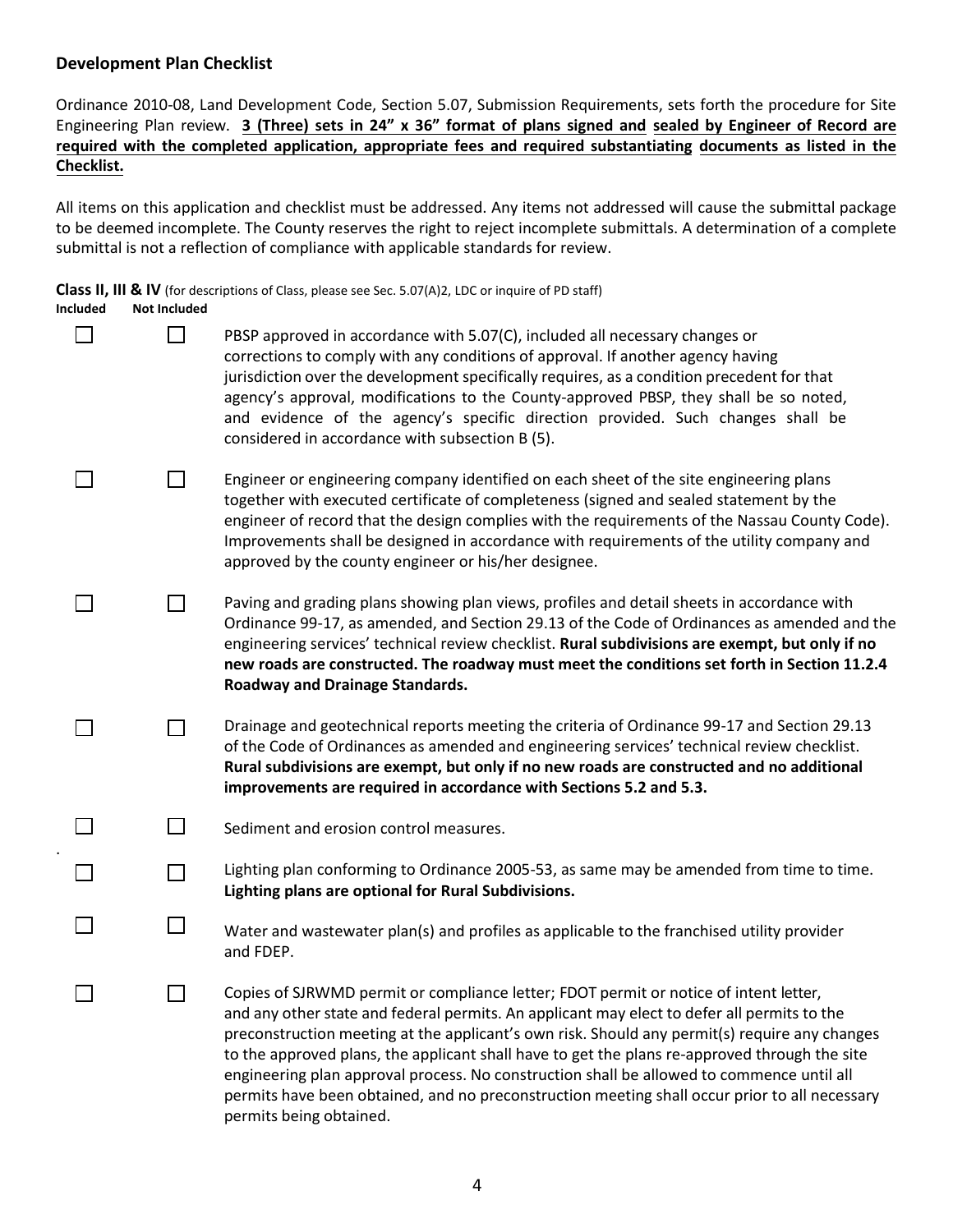|        | Complete tree protection and replacement plan pursuant to Article 37, LDC, as<br>applicable(Amelia Island Only)<br>Complete landscape plan and materials list pursuant to article 37, LDC, as same may be<br>amended from time to time.                                                                                                                                                                                                                                                                                                                                                                                                                                                                                                                                                                                                                                                                                                                                                                                                                                                                                                                                                                                                                                                                                                                                                                        |
|--------|----------------------------------------------------------------------------------------------------------------------------------------------------------------------------------------------------------------------------------------------------------------------------------------------------------------------------------------------------------------------------------------------------------------------------------------------------------------------------------------------------------------------------------------------------------------------------------------------------------------------------------------------------------------------------------------------------------------------------------------------------------------------------------------------------------------------------------------------------------------------------------------------------------------------------------------------------------------------------------------------------------------------------------------------------------------------------------------------------------------------------------------------------------------------------------------------------------------------------------------------------------------------------------------------------------------------------------------------------------------------------------------------------------------|
| ⊔      | Required legal documents (where applicable):<br>Deed restrictions: Any deed restrictions proposed by the developer of the PUD to<br>(a)<br>preserve the character of the development's common open space and to establish<br>compatible architectural and landscape design of structures.<br>(b)<br>Property owner's association or nonprofit corporation: If the developer elects this<br>method of administering common open space, the proposed bylaws of the property<br>owner(s) association or the certificate of incorporate and the corporate bylaws of<br>the nonprofit corporation shall be submitted for approval by the Nassau County<br>Board of County Commissioners.                                                                                                                                                                                                                                                                                                                                                                                                                                                                                                                                                                                                                                                                                                                            |
| $\Box$ | School Impact Analysis (Residential Only)                                                                                                                                                                                                                                                                                                                                                                                                                                                                                                                                                                                                                                                                                                                                                                                                                                                                                                                                                                                                                                                                                                                                                                                                                                                                                                                                                                      |
| ┐      | For all projects over 10 Acres in size, and environmental assessment is required. The assessment<br>may employ aerial photographs; land use and cover classifications per Florida Land Use<br>Classification Codes (FNAI.org/gisdata.cfm); wetlands identified by the National Wetlands<br>Inventory, SJRWMD (SJRWMD.com/gisdevelopment) or ground truthing; wildlife corridors and<br>strategic habitat conservation areas identified by the Florida Fish and Wildlife Conservation<br>Commission's Florida Natural Areas Inventory and Florida Department of Environmental<br>Protection supplemented, as appropriate, by field surveys. Planning for proposed development<br>should consider natural systems and developers are encouraged to use conservation design<br>techniques such as clustering, density transfers, stem wall foundations, tree wells, and other<br>techniques to produce marketable projects while protecting natural and historic resources.<br>Site development plans impacting areas identified as potential habitat for endangered,<br>threatened or species of special concern, as listed in Rule 68A-27, F.A.C., shall provide evidence<br>of submittal to the Florida Fish and Wildlife Conservation Commission (FWCC) prior to receiving<br>conceptual approval. Archaeological and historic resources shall be identified by reference to the<br>Florida Master Site File. |

## **Checklist Acknowledgement**

## **Explanation for items not included:**

Signature (owner or agent) Date

(Verified by PD Employee) Date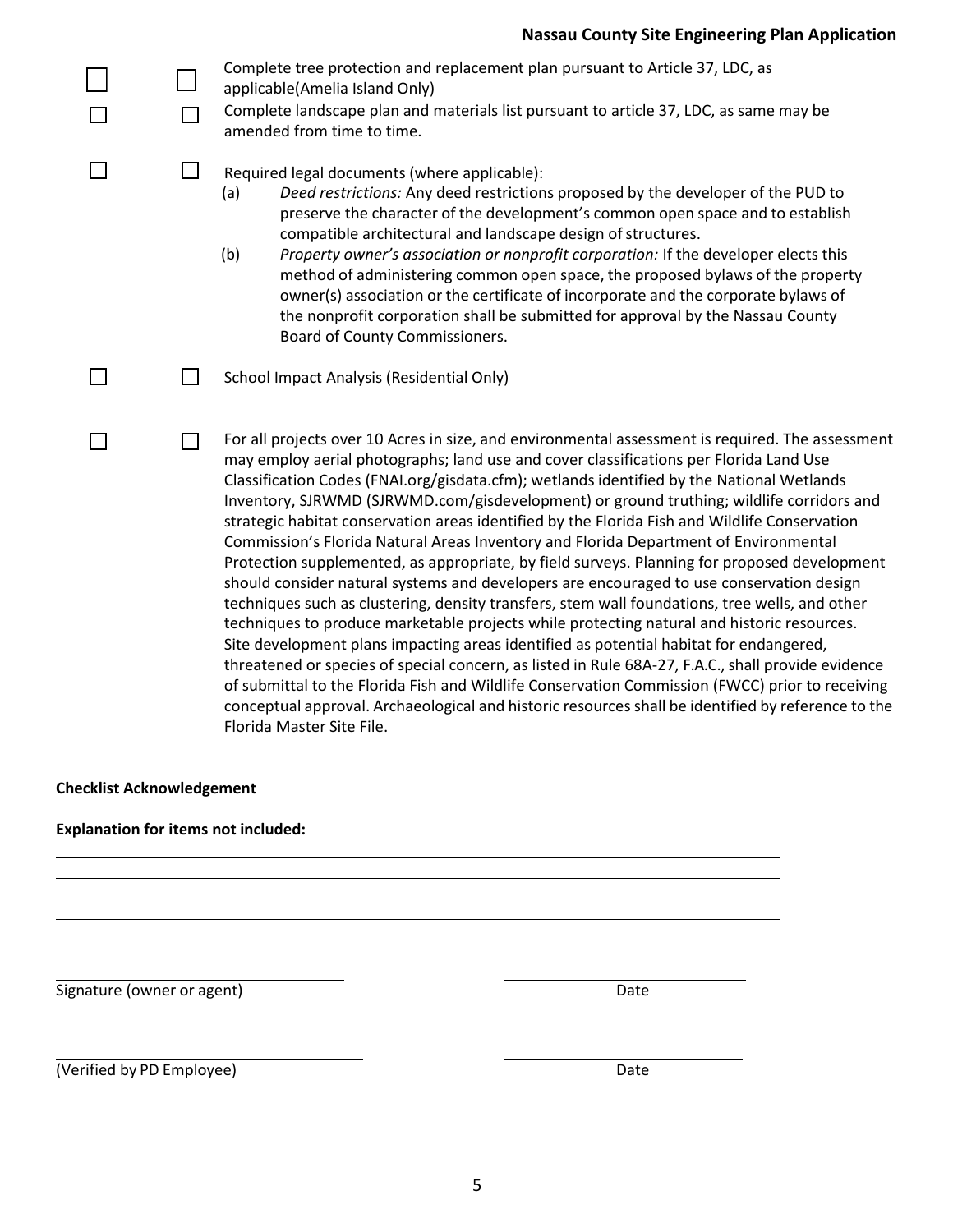#### **OWNERS AUTHORIZATION FOR AGENT**

|     |                                                                                 |                                                                                                             | is hereby authorized TO ACT ON BEHALF OF                       |                                                                                                                                                                                                                               |
|-----|---------------------------------------------------------------------------------|-------------------------------------------------------------------------------------------------------------|----------------------------------------------------------------|-------------------------------------------------------------------------------------------------------------------------------------------------------------------------------------------------------------------------------|
|     |                                                                                 | Florida, for an application related to Development Permit or other action pursuant to a:                    |                                                                | $\overline{\phantom{a}}$ , the owner(s) of those lands described within the attached application,<br>and as described in the attached deed or other such proof of ownership as may be required, in applying to Nassau County, |
|     | Rezoning/Modification<br>Variance<br>Appeal<br>Concurrency<br>Minor Development | <b>Conditional Use</b><br>Plat<br><b>Rural Subdivision</b>                                                  | Preliminary Binding Site Plan<br><b>Final Engineering Plan</b> |                                                                                                                                                                                                                               |
| BY: | Signature of Owner                                                              |                                                                                                             |                                                                |                                                                                                                                                                                                                               |
|     | <b>Print Name</b>                                                               |                                                                                                             |                                                                |                                                                                                                                                                                                                               |
|     | Signature of Owner                                                              |                                                                                                             |                                                                |                                                                                                                                                                                                                               |
|     | <b>Print Name</b>                                                               |                                                                                                             |                                                                |                                                                                                                                                                                                                               |
|     | <b>Telephone Number</b>                                                         |                                                                                                             | State of Florida                                               |                                                                                                                                                                                                                               |
|     |                                                                                 | The foregoing instrument was acknowledged before me by means of $\vert$ physical presence or $\vert$ online |                                                                |                                                                                                                                                                                                                               |
|     |                                                                                 |                                                                                                             |                                                                |                                                                                                                                                                                                                               |
| Yes | Identification verified:<br>No                                                  |                                                                                                             |                                                                | Oath sworn:                                                                                                                                                                                                                   |
|     | <b>Notary Signature</b>                                                         |                                                                                                             | My Commission expires:                                         |                                                                                                                                                                                                                               |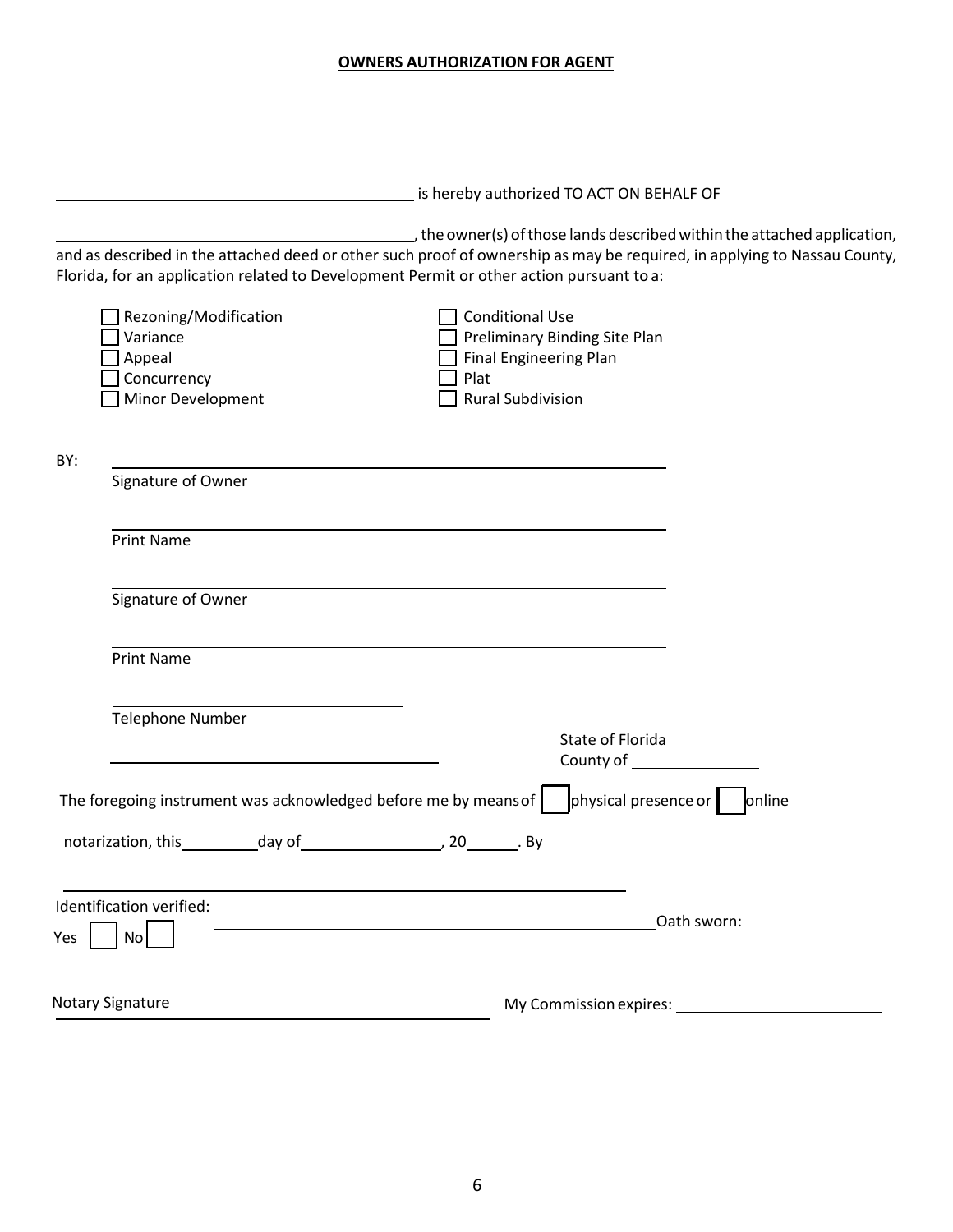## **DEVELOPMENT REVIEW ENGINEERS CERTIFICATION OF COMPLETENESS & COMPLIANCE**

Project Name:

Development Permit Number:

I hereby certify that I am a licensed Professional Engineer in the State of Florida and that the plans presented for the aforementioned project have been prepared by me, or under my direct supervision in accordance with Florida Statutes. This document shall serve as my professional certification that the construction plans and drainage facilities therein (and required submittals) for the above referenced project have been completed and comply with or exceed all the requirements as set forth in the Nassau County Land Development Code Section 5.07, and the Roadway and Drainage Standards, Ordinance 99-17, as amended, and any and all Federal, State and other standards applicable to the project. I also assert that this certification is being made in conformance with Rule 61G15-18.011(4), F.A.C.

| Name (Please Print)                 | Signature                              |
|-------------------------------------|----------------------------------------|
| <b>Company Name</b>                 | Florida Registration Number            |
| Certificate of Authorization Number | Engineer of Record's License Number    |
| <b>Company Address</b>              |                                        |
| City, State, Zip Code               |                                        |
| <b>Telephone Number</b>             | Certified by signature, date and seal. |
| <b>Email Address</b>                |                                        |